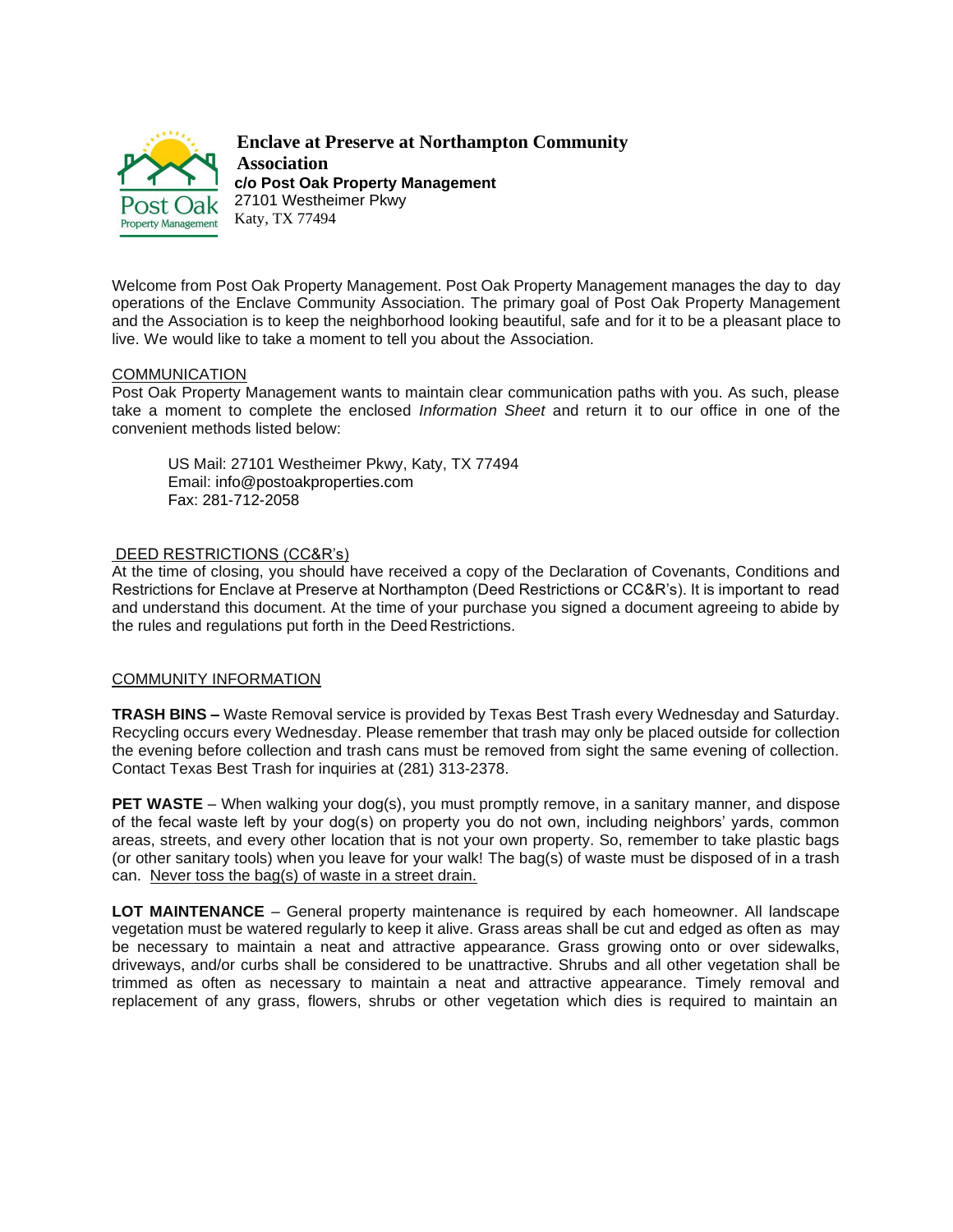attractive appearance. All weeds shall promptly be removed as well as all grass which grows into any vegetation bed(s).

#### ARCHITECTURAL CHANGES

Architectural Review Committee ("ARC") Review is required. Should you desire to make any changes or additions to your property you must first apply for approval. (Basketball Goals and Backboards are subject to ARC approval.) Please contact our office for the proper form andrequirements.

The Association is a non-profit organization in which all homeowners are members, and as such, have certain rights and obligations. The Association provides various services to its members, such as maintenance of the common areas in the subdivision, payment of all Association expenses and enforcement of deed restrictions.

We welcome you to the Post Oak Property Management family.

Kind Regards,

**Post Oak Property Management**